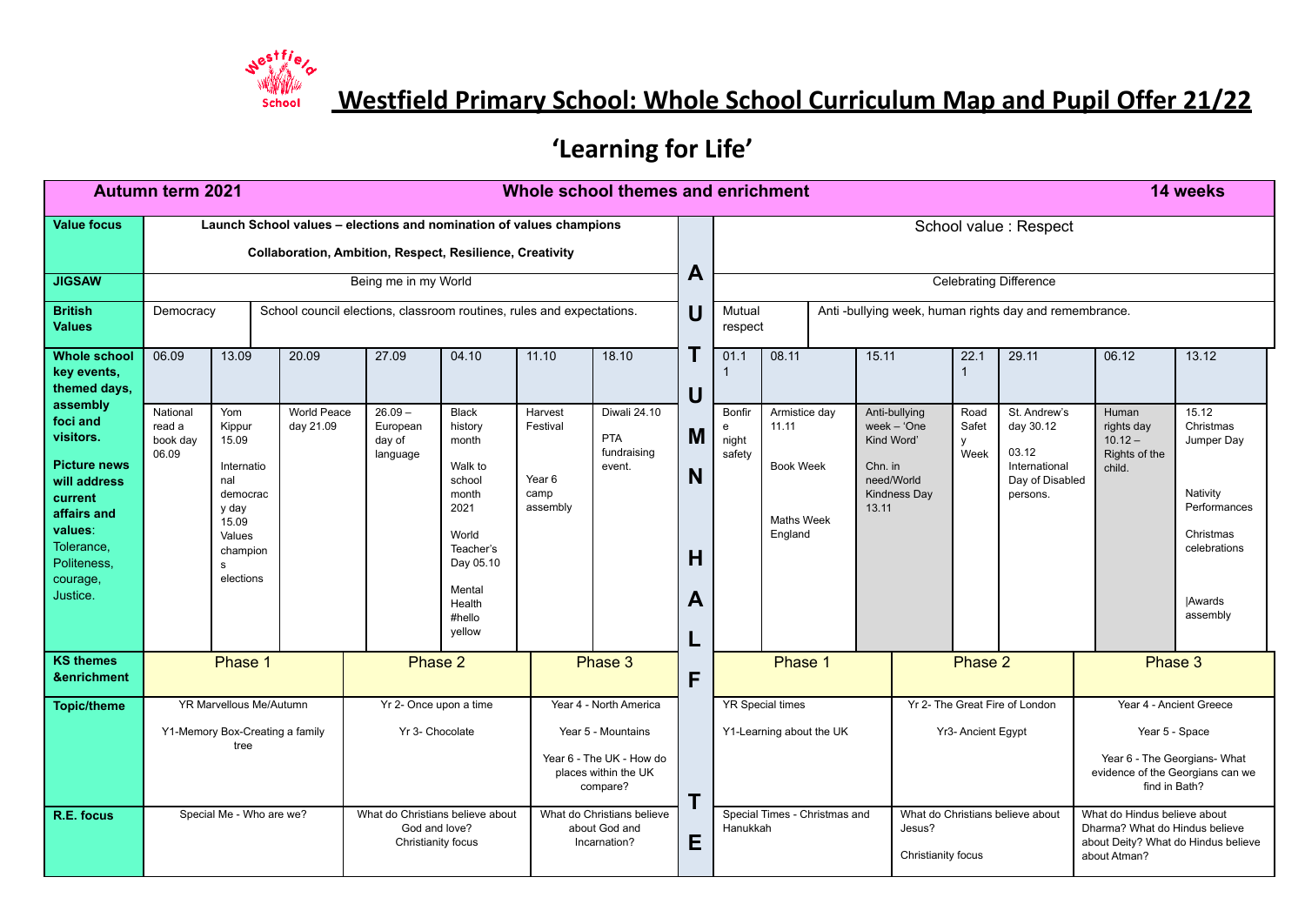|                                                                |                                                              |                                                                                                                                                                                                                                                                                                                                                                      | Christianity focus                                                                                                                                  | R |                                                                                                                                                                                                                                            |                                                                                                                                                                                           | Hinduism focus                                                                                                                                                                     |  |  |
|----------------------------------------------------------------|--------------------------------------------------------------|----------------------------------------------------------------------------------------------------------------------------------------------------------------------------------------------------------------------------------------------------------------------------------------------------------------------------------------------------------------------|-----------------------------------------------------------------------------------------------------------------------------------------------------|---|--------------------------------------------------------------------------------------------------------------------------------------------------------------------------------------------------------------------------------------------|-------------------------------------------------------------------------------------------------------------------------------------------------------------------------------------------|------------------------------------------------------------------------------------------------------------------------------------------------------------------------------------|--|--|
| <b>Trips and</b><br>visitors                                   | Church visit - all year groups<br>Year 1 Bath Fashion Museum | Church visit - all year groups                                                                                                                                                                                                                                                                                                                                       | Church visit - all year<br>groups<br>M<br>Year 6 residential<br>Playground buddies<br>training                                                      |   | Pantomime show for all children<br>Bedtime story night / poetry slam for all children<br>Library launch - Alun Williams and Jo Nadin to open<br>Church visit - all year groups<br>Year 2 Somerset Museum<br>Church visit - all year groups |                                                                                                                                                                                           |                                                                                                                                                                                    |  |  |
|                                                                |                                                              | Yr 2- Somerset Rural Life Museum                                                                                                                                                                                                                                                                                                                                     | Year 5 Bath Literacy<br>Festival<br>Year 4 American Museum                                                                                          |   |                                                                                                                                                                                                                                            | Church visit - all year groups                                                                                                                                                            |                                                                                                                                                                                    |  |  |
| <b>First hand</b><br>experiences<br>After school<br>club offer | Christmas parties<br>Gymnastics Club - Year 1 and 2          | Forest School sessions - Year 2<br><b>Gardening Club</b><br>Yr 2- Growing our own leaves and<br>planting bulbs.<br>Yr 2- DT Cooking with the flour we<br>have threshed and ground on the<br>trip and using leaves we have<br>grown in sandwiches.<br>Y3- Sampling fair trade chocolate<br>Yr3- Constructing a<br>mini-greenhouse<br>Yr3- Construction Club Lunchtime | Homework club - Year 6<br><b>Netball Club</b><br>School Band<br>Football Club<br><b>Basketball Club</b><br>Creating electrical circuits<br>- Year 4 |   | Gymnastics Club - Year 1 and 2<br>Y1-Designing and making a kite                                                                                                                                                                           | Gardening Club<br>Yr 2- forest school fire exploring<br>flammable materials, linked to fire<br>of London<br>Yr 2- performing in the nativity<br>play.<br>Yr3- Construction Club Lunchtime | Djembe drumming - Year 6<br>Year 5/6 Bikeabulity training starts<br>Homework club - Year 6<br><b>Netball Club</b><br>School Band<br><b>Football Club</b><br><b>Basketball Club</b> |  |  |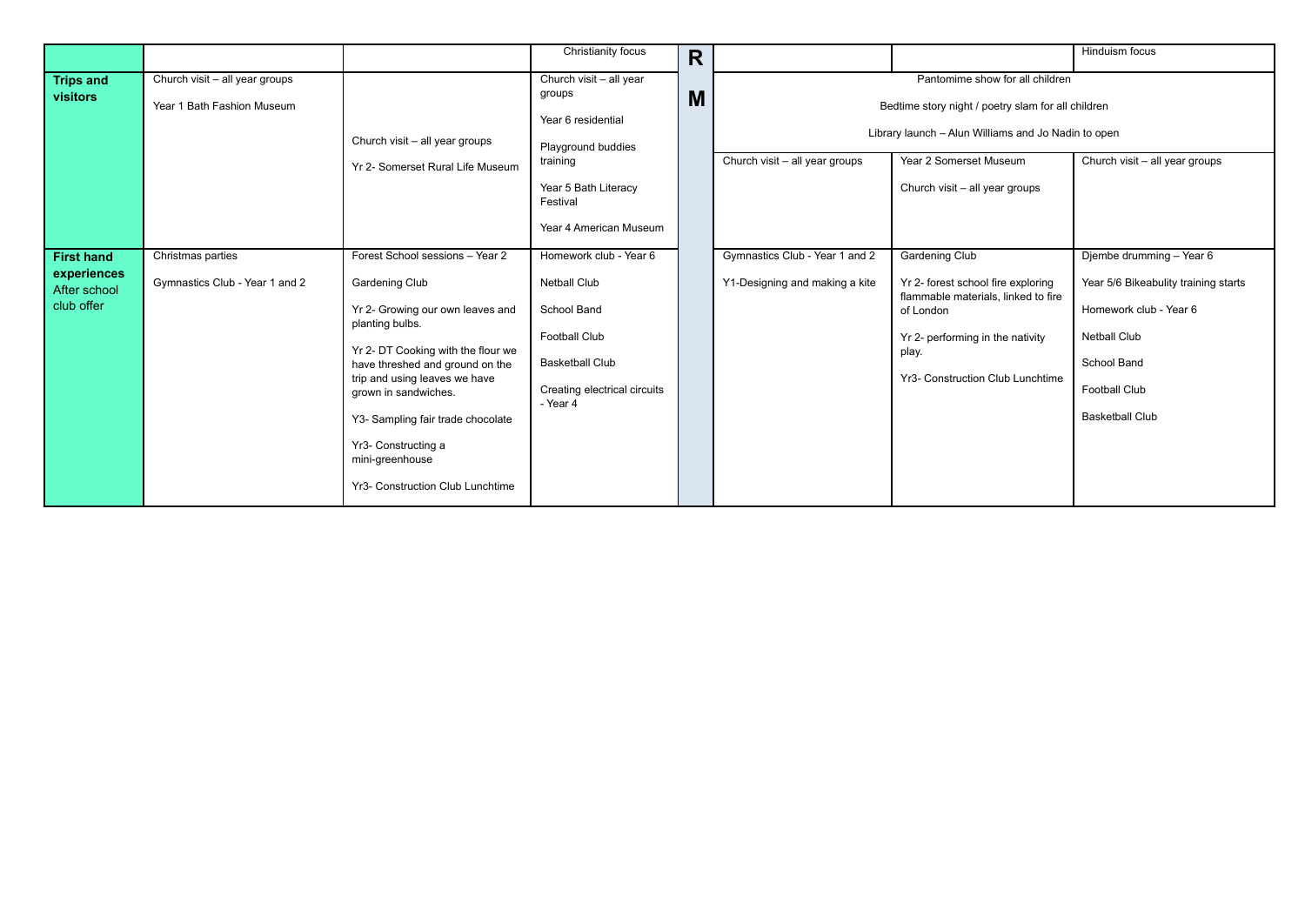|                                                                                                                                                                                     | Spring term 2022<br>Whole school themes and enrichment                                                                              |                                                          |                                                                      |                                                                                                   |                                                                                                |                                                                                 |                                       |                  | 13 weeks                                                                                                          |                                                                                                      |                                                                |                                                                                           |                                                                                                           |                              |                                                                            |  |  |
|-------------------------------------------------------------------------------------------------------------------------------------------------------------------------------------|-------------------------------------------------------------------------------------------------------------------------------------|----------------------------------------------------------|----------------------------------------------------------------------|---------------------------------------------------------------------------------------------------|------------------------------------------------------------------------------------------------|---------------------------------------------------------------------------------|---------------------------------------|------------------|-------------------------------------------------------------------------------------------------------------------|------------------------------------------------------------------------------------------------------|----------------------------------------------------------------|-------------------------------------------------------------------------------------------|-----------------------------------------------------------------------------------------------------------|------------------------------|----------------------------------------------------------------------------|--|--|
| <b>School Value</b><br>focus                                                                                                                                                        | School value: Creativity                                                                                                            |                                                          |                                                                      |                                                                                                   |                                                                                                |                                                                                 |                                       | Indiv            | School value: Respect                                                                                             |                                                                                                      |                                                                |                                                                                           |                                                                                                           |                              |                                                                            |  |  |
| <b>JIGSAW</b>                                                                                                                                                                       | Dreams and Goals                                                                                                                    |                                                          |                                                                      |                                                                                                   |                                                                                                |                                                                                 |                                       |                  | idual<br><b>Healthy Me</b>                                                                                        |                                                                                                      |                                                                |                                                                                           |                                                                                                           |                              |                                                                            |  |  |
| <b>British Values</b>                                                                                                                                                               | The Rule<br>of Law                                                                                                                  | Safer internet day, rules in our school and wider world. |                                                                      |                                                                                                   |                                                                                                |                                                                                 |                                       | Liber<br>ty      |                                                                                                                   | <b>Individual Liberty</b><br>National women's day, addressing stereotypes, job roles and<br>'being'. |                                                                |                                                                                           |                                                                                                           |                              |                                                                            |  |  |
| Whole school                                                                                                                                                                        | 04.01                                                                                                                               | 10.01                                                    | 17.01                                                                | 24.01                                                                                             | 31.01                                                                                          | 07.02                                                                           | 14.02                                 |                  | 28.02                                                                                                             | 07.03                                                                                                | 14.03                                                          |                                                                                           | 21.03                                                                                                     | 28.03                        | 04.04                                                                      |  |  |
| key events,<br>themed days,<br>assembly foci<br>and visitors.<br><b>Picture news</b><br>will address<br>current affairs<br>and values:<br>Unity,<br>Determination,<br>Love, Respect | New Year's<br>Resolution<br>s<br>Stephen<br>Hawking's<br>Birthday<br>08.01                                                          | $10.01 -$<br>Internation<br>al<br>Columbus<br>day        | World<br>religion day<br>17.01<br>Martin<br>Luther King<br>day 18.01 | <b>Burns</b><br>night<br>25.01<br>Big<br>Schools<br>Garden<br><b>Bird</b><br>watch<br><b>RSPB</b> | Chinese<br>New Year-<br><b>Tiger 01.02</b><br><b>LGBT</b><br>history<br>month                  | Time to talk<br>day 07.01<br>Safer Internet<br>day 08.02<br>Darwin Day<br>12.02 | Valentines<br>/ kindness<br>day 14.02 | S<br>P<br>R<br>N | Shrove<br>Tuesday 01.03<br>St David's day<br>$-01.03$<br>World book<br>day 03.03                                  | Int. women's<br>day 08.03                                                                            |                                                                | Nat. science<br>week.<br>St Patrick's<br>day 17.03<br>Holi 18.03<br>Red Nose<br>day 19.03 | 21.03 Downs<br>syndrome<br>awareness<br>week<br><b>World Poetry</b><br>Day 21.03<br>Mother's day<br>27.03 | World<br>Autism Day<br>01.04 | $02.04 -$<br>Ramadan<br>starts<br>Easter                                   |  |  |
| KS themes &<br>enrichment                                                                                                                                                           |                                                                                                                                     | Phase 1                                                  |                                                                      | Phase 2                                                                                           |                                                                                                | Phase 3                                                                         |                                       | G                | Phase 1<br>Phase 2                                                                                                |                                                                                                      |                                                                |                                                                                           | Phase 3                                                                                                   |                              |                                                                            |  |  |
| Topic/theme                                                                                                                                                                         | YR Chinese New Year<br>food tasting<br>YR Amazing animals<br>Y1- The big Dig-<br>Learning about the life<br>and work of Mary Anning |                                                          | Yr 2- Amazing Earth<br>Yr 3- Monsters and<br><b>Machines</b>         |                                                                                                   | Year 4 - Antarctica<br>Year 5 - Refugees<br>Year 6 - WW2 - What was life like<br>in the Blitz? |                                                                                 |                                       | H<br>A<br>L      | YR Where shall we go and how will<br>we get there?<br>Y1- Comparing two contrasting<br>countries-Uk and Hong Kong |                                                                                                      |                                                                |                                                                                           | Yr 2- Off on an Adventure                                                                                 | Year 4 - Romans              | Year 5 - The Vikings<br>Year 6 - WW2 - What<br>was life like in the Blitz? |  |  |
| R.E. focus                                                                                                                                                                          | Special Places - Church<br>What do Christians<br>building and Synagogue<br>believe about Salvation?<br>Christianity focus           |                                                          |                                                                      | Torah?                                                                                            | What do Jewish people believe<br>about God, the Covenant and<br>Judaism focus                  |                                                                                 | F                                     |                  | Special Times - Easter and Passover                                                                               |                                                                                                      | What do Jewish people<br>believe about Torah?<br>Judaism focus |                                                                                           | What do Christians<br>believe about love.<br>Agape and Salvation?<br>Christianity focus                   |                              |                                                                            |  |  |
| <b>Trips/visitors</b>                                                                                                                                                               | YR Visit to the pet shop<br>(animals topic)<br>museum                                                                               | Year 1 - Herschel Space                                  | Year $3 - We$ are the<br>Curious                                     |                                                                                                   |                                                                                                | Year 5 - Basketball coaching                                                    |                                       | Т<br>Е           | Rec- visit to vintage railway                                                                                     |                                                                                                      |                                                                | Year 4 - the Roman<br><b>Baths</b><br>Year 5 - Orienteering                               |                                                                                                           |                              |                                                                            |  |  |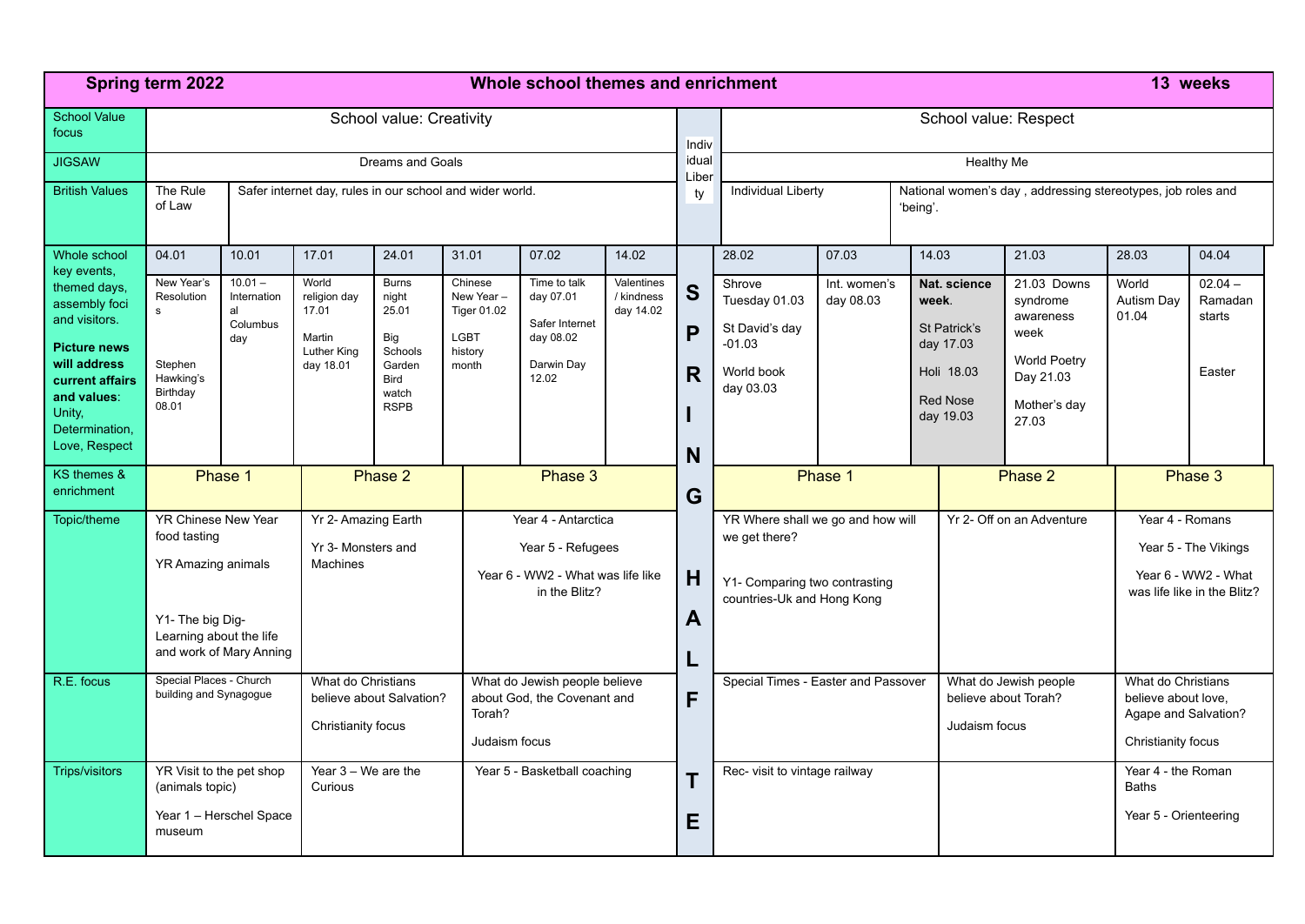|                                           |                                                                                 |                                            |                                                                                | R<br>M |                                |                                                                                      |                                                                    |
|-------------------------------------------|---------------------------------------------------------------------------------|--------------------------------------------|--------------------------------------------------------------------------------|--------|--------------------------------|--------------------------------------------------------------------------------------|--------------------------------------------------------------------|
| First hand                                | Making pancakes                                                                 | Yr3- Design and make a                     | Homework club - Year 6                                                         |        | Gymnastics Club - Year 1 and 2 | Art Club Y2                                                                          | Homework club - Year 6                                             |
| experiences<br>After school<br>club offer | Eat some Chinese food with<br>chopsticks<br>Gymnastics Club - Year<br>1 and $2$ | cushion<br>Gardening Club<br>Yr 3-Art Club | School Band<br>Cross Country<br><b>Football Club</b><br><b>Basketball Club</b> |        |                                | <b>Gardening Club</b><br>Yr 2- handling Australian<br>artefacts.<br>Yr 2- local walk | School Band<br>Performing Arts<br>Art Club<br><b>Football Club</b> |
|                                           |                                                                                 |                                            | Explorer Assault Course - Year 4<br>Djembe drumming - Year 6                   |        |                                | Yr 3- Design and make healthy<br>sandwich snacks.                                    | <b>Basketball Club</b><br>Djembe drumming - Year 6                 |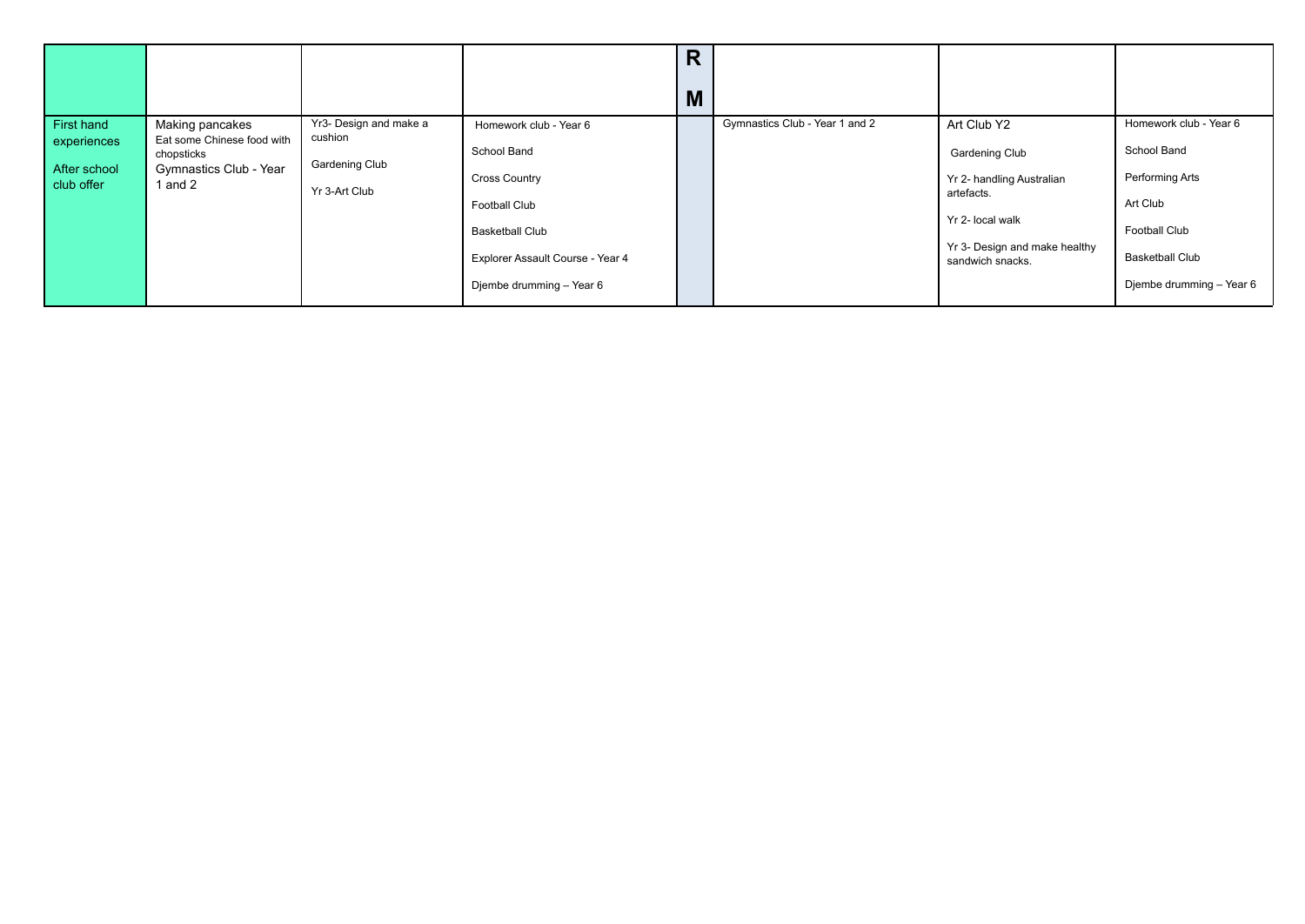|                                                                                                                                                                | <b>Summer term 2022</b>                                                                                                   |                                            |                                                                       | Whole school themes and enrichment<br>12 weeks |                                                                                                                   |                                     |          |                                                                                                                                                            |                                                                                                                                   |                                                                     |              |                                                                        |                                                                                                             |                                                                                                                 |                                                        |
|----------------------------------------------------------------------------------------------------------------------------------------------------------------|---------------------------------------------------------------------------------------------------------------------------|--------------------------------------------|-----------------------------------------------------------------------|------------------------------------------------|-------------------------------------------------------------------------------------------------------------------|-------------------------------------|----------|------------------------------------------------------------------------------------------------------------------------------------------------------------|-----------------------------------------------------------------------------------------------------------------------------------|---------------------------------------------------------------------|--------------|------------------------------------------------------------------------|-------------------------------------------------------------------------------------------------------------|-----------------------------------------------------------------------------------------------------------------|--------------------------------------------------------|
| <b>School Value</b><br>focus                                                                                                                                   |                                                                                                                           | School value: Resilience                   | S                                                                     | School Value: Ambition #fantasticfutures       |                                                                                                                   |                                     |          |                                                                                                                                                            |                                                                                                                                   |                                                                     |              |                                                                        |                                                                                                             |                                                                                                                 |                                                        |
| <b>JIGSAW</b>                                                                                                                                                  |                                                                                                                           | Relationships                              |                                                                       |                                                |                                                                                                                   |                                     |          |                                                                                                                                                            | Changing Me                                                                                                                       |                                                                     |              |                                                                        |                                                                                                             |                                                                                                                 |                                                        |
| <b>British Values</b>                                                                                                                                          | Tolerance of<br>different<br>faiths and<br>beliefs                                                                        | community.                                 | Linked with R.E., celebrations, festivals and links to our own school |                                                |                                                                                                                   |                                     |          | All values<br>together,<br>recap                                                                                                                           | Launched with diversity week, celebrate and recap a year of showing British<br>Values.<br>Values linked to #fantasticfutures week |                                                                     |              |                                                                        |                                                                                                             |                                                                                                                 |                                                        |
| Whole school<br>key events,                                                                                                                                    | 25.04                                                                                                                     | 02.05                                      | 09.05                                                                 | 16.05                                          |                                                                                                                   | 23.05                               | M        | 06.06                                                                                                                                                      | 13.06                                                                                                                             | 20.06                                                               |              | 27.06                                                                  | 04.07                                                                                                       | 11.07                                                                                                           | 18.07                                                  |
| themed days,<br>assembly foci<br>and visitors.<br><b>Picture news</b><br>will address<br>current affairs<br>and values:<br>Humility,<br>Happiness,<br>Honesty. | St George's<br>day 23.04<br>Earth day<br>22.04<br>International<br>Dance Day<br>29.04                                     | <b>Deaf Awareness</b><br>Week<br>Eid 03.05 | Sun Safety<br>week<br>Int. day of<br>families<br>15.05                | School week                                    | 16-20 May- Walk to                                                                                                | Mental health<br>awareness<br>week. | E<br>R.  | World<br>Oceans<br>Day<br>08.06<br>$05.06 -$<br>Shavuot                                                                                                    | Father's day<br><b>Diversity</b><br>19.06<br>week                                                                                 |                                                                     | Arts<br>week |                                                                        | Sports<br>days                                                                                              | #fantastic<br>futures<br>Wimbled<br>on final<br>10.07<br><b>Bastille</b><br>Day<br>14.07<br>French<br>breakfast | Nelson<br>Mandela<br>day<br>18.07<br>Year 6<br>leavers |
| KS themes &<br>enrichment                                                                                                                                      |                                                                                                                           | Phase 1                                    | Phase 2                                                               |                                                | Phase 3                                                                                                           |                                     |          | Phase 1                                                                                                                                                    |                                                                                                                                   |                                                                     | Phase 2      |                                                                        |                                                                                                             | Phase 3                                                                                                         |                                                        |
| Topic/theme                                                                                                                                                    | YR Look at them grow!<br>YR Visit to local nature<br>reserve -<br>Y1- How has communication<br>changed over time?         |                                            | Yr 2- The victorious<br>Victorians                                    |                                                | Year 4 - Romans<br>Year 5 - Monarchy<br>Year 6 - Geography - Kenya /<br>PSHE - How can we reach<br>our potential? | н<br>$\mathbf{A}$<br>F              | visitors | Castles and fairy tales<br>YR visit to Fosseway cafe<br>whole school Fantastic   Futures -<br>Y1- How can I help make the<br>world a better place to live? |                                                                                                                                   | Year 2- Homes and habitats                                          |              |                                                                        | Year 4 -<br>Mediterranean<br>Year 5 - The<br>Rainforest<br>Year 6 - Geography -<br><b>Natural Disasters</b> |                                                                                                                 |                                                        |
| R.E. focus                                                                                                                                                     | Special Stories - God and<br>What do Jewish people<br>Creation<br>believe about God and the<br>Covenant?<br>Judaism focus |                                            | What do Muslims believe<br>about Islam and Iman?<br>Islam focus<br>Т  |                                                |                                                                                                                   | Special Stories - Jesus             |          |                                                                                                                                                            |                                                                                                                                   | What is a Humanist? What do<br>Humanists believe?<br>Humanism focus |              | What is a Humanist?<br>What do Humanists<br>believe?<br>Humanism focus |                                                                                                             |                                                                                                                 |                                                        |